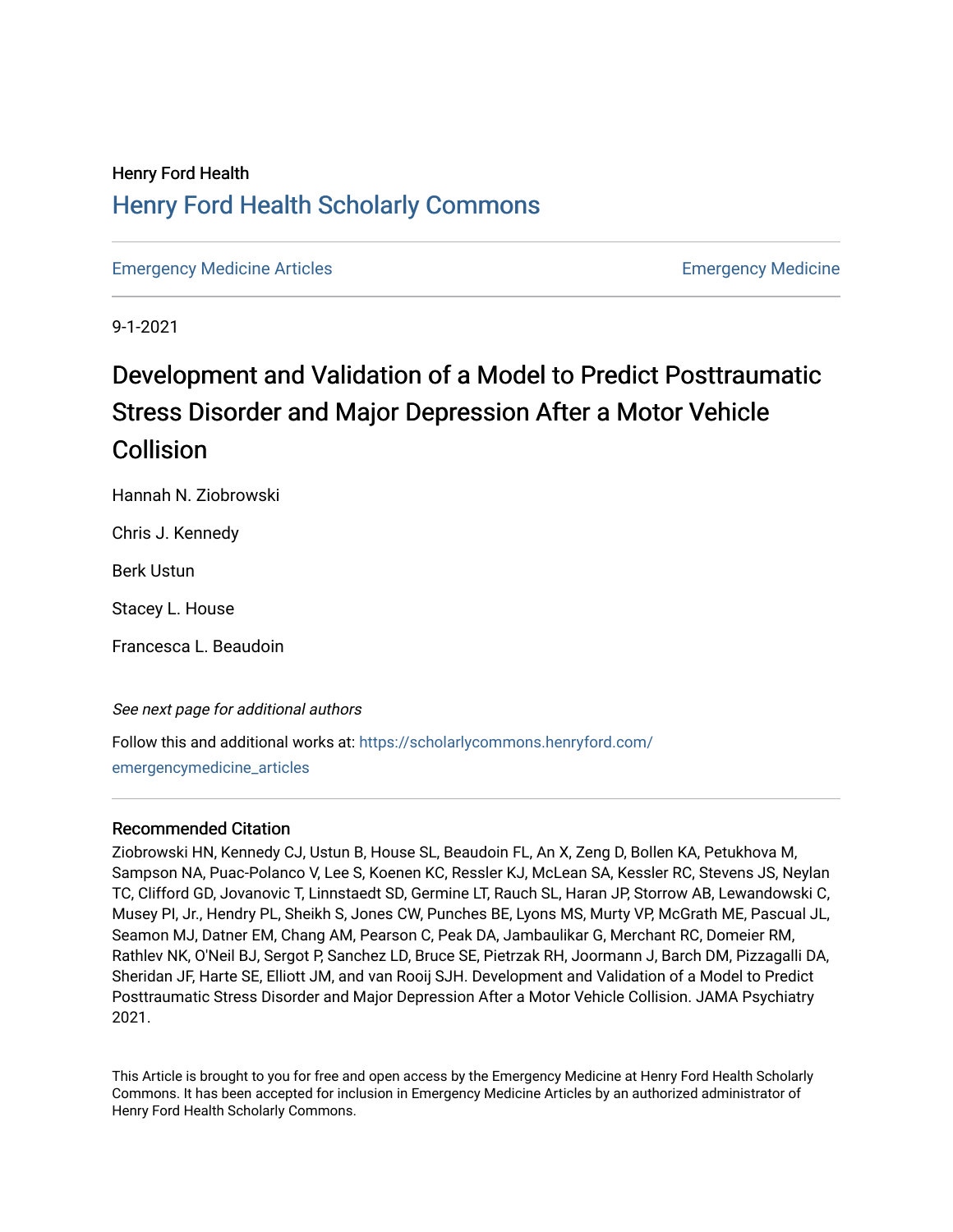### Authors

Hannah N. Ziobrowski, Chris J. Kennedy, Berk Ustun, Stacey L. House, Francesca L. Beaudoin, Xinming An, Donglin Zeng, Kenneth A. Bollen, Maria Petukhova, Nancy A. Sampson, Victor Puac-Polanco, Sue Lee, Karestan C. Koenen, Kerry J. Ressler, Samuel A. McLean, Ronald C. Kessler, Jennifer S Stevens, Thomas C. Neylan, Gari D. Clifford, Tanja Jovanovic, Sarah D. Linnstaedt, Laura T. Germine, Scott L. Rauch, John P. Haran, Alan B. Storrow, Christopher A. Lewandowski, Paul I. Musey, Phyllis L. Hendry, Sophia Sheikh, Christopher W. Jones, Brittany E. Punches, Michael S. Lyons, Vishnu P. Murty, Meghan E. McGrath, Jose L. Pascual, Mark J. Seamon, Elizabeth M. Datner, Anna M. Chang, Claire Pearson, David A. Peak, Guruprasad Jambaulikar, Roland C. Merchant, Robert M. Domeier, Niels K. Rathlev, Brian J. O'Neil, Paulina Sergot, Leon D. Sanchez, Steven E. Bruce, Robert H. Pietrzak, Jutta Joormann, Deanna M. Barch, Diego A. Pizzagalli, John F. Sheridan, Steven E. Harte, James M. Elliott, and Sanne J.H. van Rooij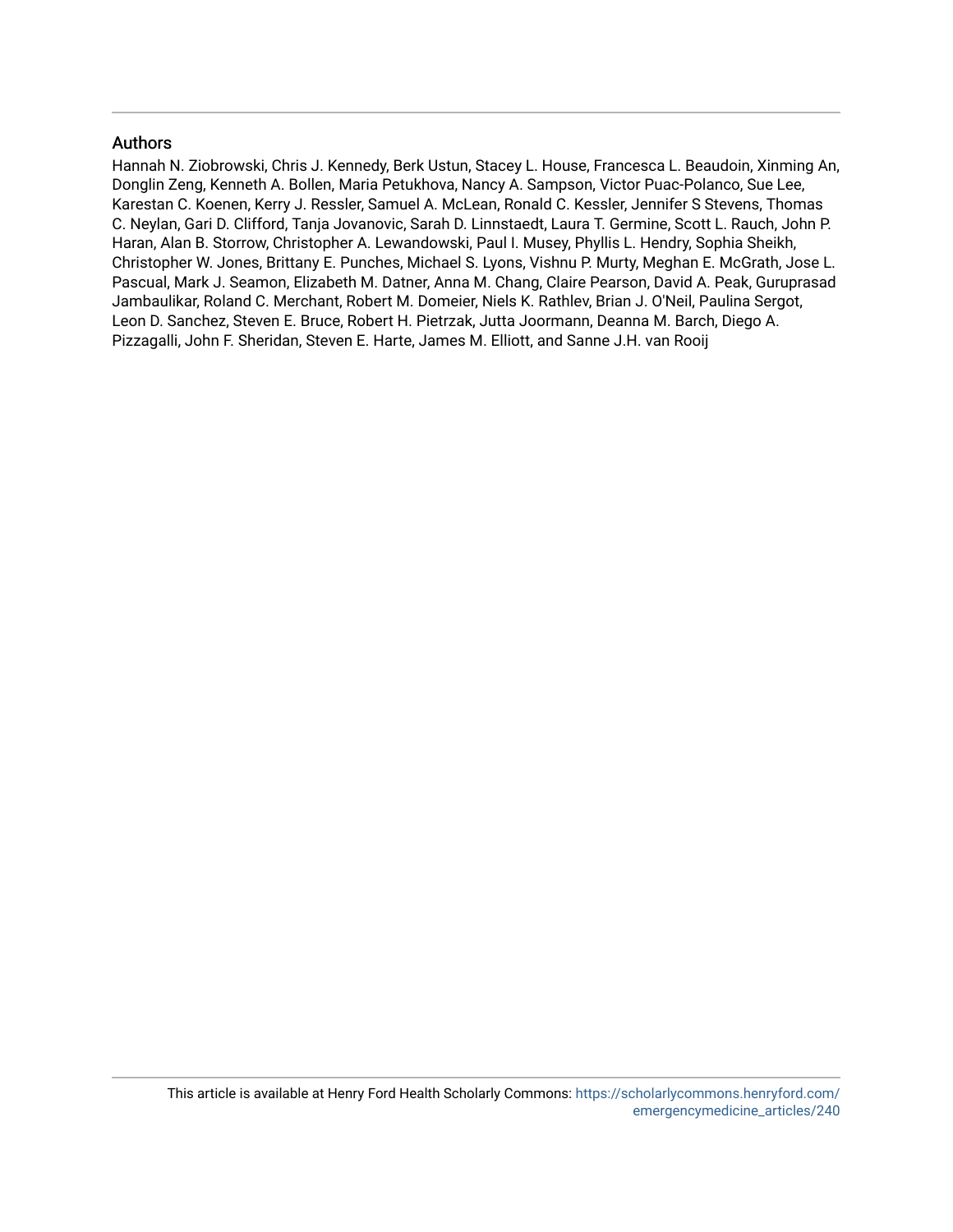#### **JAMA Psychiatry | Original Investigation**

## Development and Validation of a Model to Predict Posttraumatic Stress Disorder and Major Depression After a Motor Vehicle Collision

Hannah N. Ziobrowski, PhD, MPH; Chris J. Kennedy, PhD; Berk Ustun, PhD; Stacey L. House, MD, PhD; Francesca L. Beaudoin, MD, PhD; Xinming An, PhD; Donglin Zeng, PhD; Kenneth A. Bollen, PhD; Maria Petukhova, PhD; Nancy A. Sampson, BA; Victor Puac-Polanco, MD, DrPH; Sue Lee, MA; Karestan C. Koenen, PhD; Kerry J. Ressler, MD, PhD; Samuel A. McLean, MD, MPH; Ronald C. Kessler, PhD; and the AURORA Consortium

**IMPORTANCE** A substantial proportion of the 40 million people in the US who present to emergency departments (EDs) each year after traumatic events develop posttraumatic stress disorder (PTSD) or major depressive episode (MDE). Accurately identifying patients at high risk in the ED would facilitate the targeting of preventive interventions.

**OBJECTIVES** To develop and validate a prediction tool based on ED reports after a motor vehicle collision to predict PTSD or MDE 3 months later.

**DESIGN, SETTING, AND PARTICIPANTS** The Advancing Understanding of Recovery After Trauma (AURORA) study is a longitudinal study that examined adverse posttraumatic neuropsychiatric sequalae among patients who presented to 28 US urban EDs in the immediate aftermath of a traumatic experience. Enrollment began on September 25, 2017. The 1003 patients considered in this diagnostic/prognostic report completed 3-month assessments by January 31, 2020. Each patient received a baseline ED assessment along with follow-up self-report surveys 2 weeks, 8 weeks, and 3 months later. An ensemble machine learning method was used to predict 3-month PTSD or MDE from baseline information. Data analysis was performed from November 1, 2020, to May 31, 2021.

**MAIN OUTCOMES AND MEASURES** The PTSD Checklist for DSM-5 was used to assess PTSD and the Patient Reported Outcomes Measurement Information System Depression Short-Form 8b to assess MDE.

**RESULTS** A total of 1003 patients (median [interquartile range] age, 34.5 [24-43] years; 715 [weighted 67.9%] female; 100 [weighted 10.7%] Hispanic, 537 [weighted 52.7%] non-Hispanic Black, 324 [weighted 32.2%] non-Hispanic White, and 42 [weighted 4.4%] of non-Hispanic other race or ethnicity were included in this study. A total of 274 patients (weighted 26.6%) met criteria for 3-month PTSD or MDE. An ensemble machine learning model restricted to 30 predictors estimated in a training sample (patients from the Northeast or Midwest) had good prediction accuracy (mean [SE] area under the curve [AUC], 0.815 [0.031]) and calibration (mean [SE] integrated calibration index, 0.040 [0.002]; mean [SE] expected calibration error, 0.039 [0.002]) in an independent test sample (patients from the South). Patients in the top 30% of predicted risk accounted for 65% of all 3-month PTSD or MDE, with a mean (SE) positive predictive value of 58.2% (6.4%) among these patients at high risk. The model had good consistency across regions of the country in terms of both AUC (mean [SE], 0.789 [0.025] using the Northeast as the test sample and 0.809 [0.023] using the Midwest as the test sample) and calibration (mean [SE] integrated calibration index, 0.048 [0.003] using the Northeast as the test sample and 0.024 [0.001] using the Midwest as the test sample; mean [SE] expected calibration error, 0.034 [0.003] using the Northeast as the test sample and 0.025 [0.001] using the Midwest as the test sample). The most important predictors in terms of Shapley Additive Explanations values were symptoms of anxiety sensitivity and depressive disposition, psychological distress in the 30 days before motor vehicle collision, and peritraumatic psychosomatic symptoms.

**CONCLUSIONS AND RELEVANCE** The results of this study suggest that a short set of questions feasible to administer in an ED can predict 3-month PTSD or MDE with good AUC, calibration, and geographic consistency. Patients at high risk can be identified in the ED for targeting if cost-effective preventive interventions are developed.

JAMA Psychiatry. doi[:10.1001/jamapsychiatry.2021.2427](https://jamanetwork.com/journals/jama/fullarticle/10.1001/jamapsychiatry.2021.2427?utm_campaign=articlePDF%26utm_medium=articlePDFlink%26utm_source=articlePDF%26utm_content=jamapsychiatry.2021.2427) Published online September 1, 2021.

#### **E.** [Supplemental content](https://jamanetwork.com/journals/psy/fullarticle/10.1001/jamapsychiatry.2021.2427?utm_campaign=articlePDF%26utm_medium=articlePDFlink%26utm_source=articlePDF%26utm_content=jamapsychiatry.2021.2427)

**Author Affiliations:** Author affiliations are listed at the end of this article.

**Group Information:** The AURORA Consortium authors appear at the end of the article.

**Corresponding Author:** Ronald C. Kessler, PhD, Department of Health Care Policy, Harvard Medical School, 180 Longwood Ave, Boston, MA 02115 [\(kessler@hcp.med.harvard.](mailto:kessler@hcp.med.harvard.edu) [edu\)](mailto:kessler@hcp.med.harvard.edu).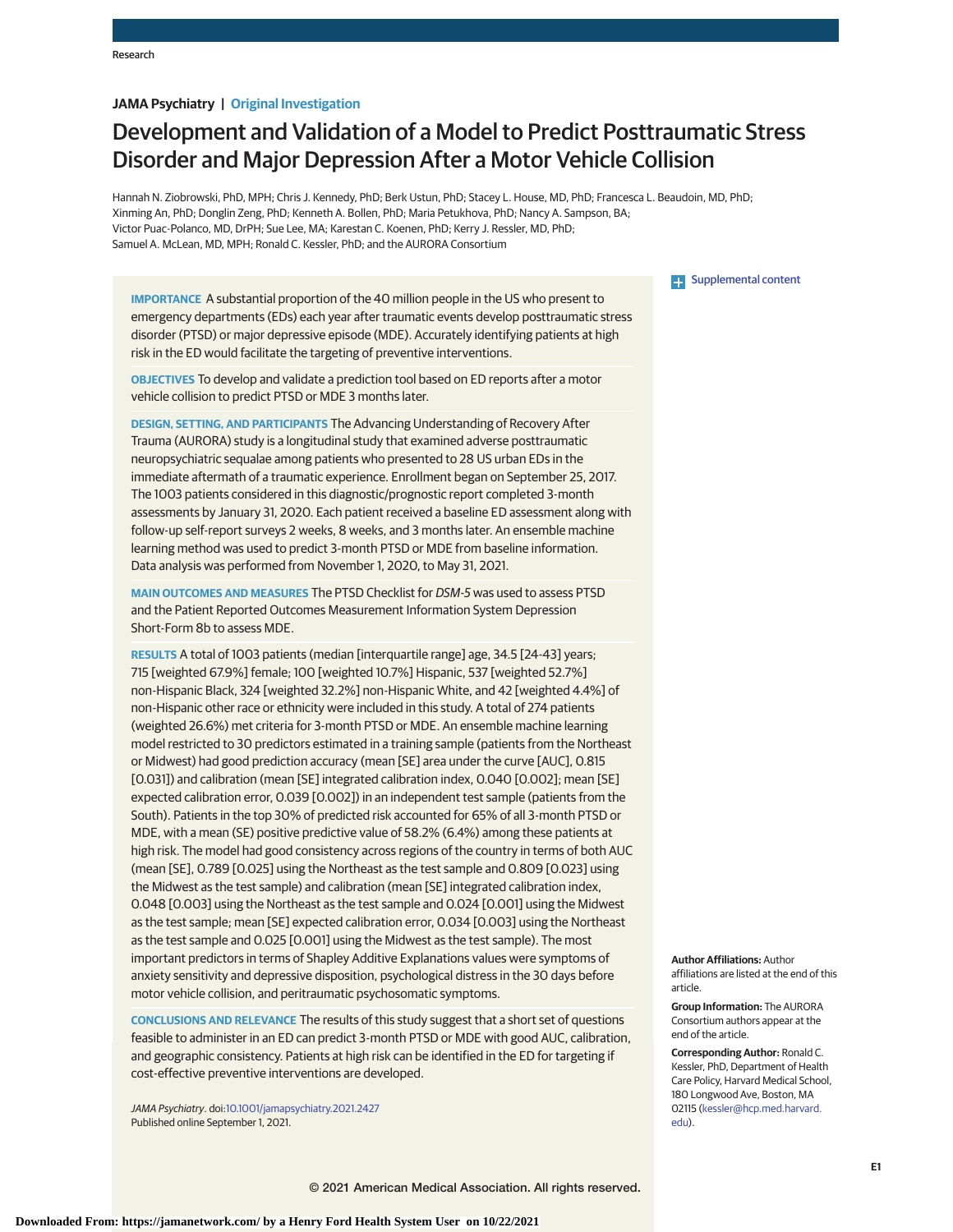A dverse posttraumatic neuropsychiatric sequelae (APNS) of traumatic experiences have a substantial societal burden.1,2 Although posttraumatic stress disorder (PTSD) is the most frequently studied APNS, major depressive episode (MDE) is also common.<sup>3,4</sup> Many people who develop these APNS are evaluated in emergency departments (EDs) shortly after their traumas, $5-7$  making preventive interventions possible.<sup>8</sup> Although theory and some preliminary empirical studies suggest that certain preventive interventions might be effective for at least some of these patients,<sup>6</sup> this area of research is underdeveloped. Although even before developing and evaluating preventive interventions, it would be useful to know how well we can pinpoint patients at high risk among the 40 million Americans who present annually to EDs after a trauma<sup>9</sup> given that it would likely be cost-effective to provide preventive interventions only to patients at high risk.

Several previous studies $10-16$  attempted to develop machine learning (ML) models to predict PTSD among patients presenting to EDs after traumas. These models had good accuracy in terms of area under the receiver operating characteristic curve (AUC) predicting PTSD at 3 months (AUC, 0.79-0.85)<sup>13,14</sup> and 12 to 15 months (AUC, 0.71)<sup>10,16</sup> after trauma exposure and persistent PTSD (AUC, 0.75-0.89).<sup>10-12,15</sup> However, all of these studies<sup>10-16</sup> focused on the approximately 5% of patients with trauma who were hospitalized.<sup>17</sup> The APNS prevalence is equally high among the 95% of patients with trauma who are discharged.<sup>18</sup>

We present the results of an analysis based on the Advancing Understanding of Recovery After Trauma (AURORA) study, a longitudinal study of the onset and course of APNS among patients presenting to an ED after a traumatic experience. We included patients discharged from the ED and those hospitalized up to 72 hours.<sup>18</sup> We focused on motor vehicle collisions (MVCs), the most common trauma in industrialized countries<sup>19</sup> and in AURORA. We developed a model to predict PTSD or MDE 3 months after the ED visit compared with the exclusive focus on PTSD in prior studies.<sup>10-16</sup> Although previous studies<sup>10-16</sup> were limited to data from patients in 1 or 2 EDs, we used data from patients in 28 EDs.We trained the model using data from patients in EDs in the Midwest and Northeast and tested the model using data from patients in EDs in the South. The predictors considered were a mix of observations (eg, patient sex and race/ethnicity), standard clinical evaluations (eg, injury site and severity and vital signs), and patient reports. Although previous studies<sup>10-16</sup> used up to 105 predictors in their models, we aimed to develop a parsimonious model with a small number of predictors that could feasibly be administered in EDs.

#### Methods

#### **Sample**

AURORA enrollment began on September 25, 2017. The patients considered in this report completed 3-month assessments by January 31, 2020, at 28 urban EDs across 3 US regions (Midwest, Northeast, and South). Patients had to be 18 to 75 years of age, presenting within 72 hours of the MVC, able to speak and read English, oriented to time and place, able to **Key Points**

**Question** Is it possible to predict which patients will have posttraumatic stress disorder (PTSD) or major depressive episode (MDE) 3 months after presenting to an emergency department (ED) because of a motor vehicle collision?

**Findings** In this cohort study of 1003 patients evaluated in 28 US EDs, a machine learning model restricted to 30 variables found good validated area under the curve and calibration in predicting 3-month PTSD or MDE. The 30% of patients with highest predicted risk accounted for 65% of all 3-month PTSD or MDE.

**Meaning** These results suggest that patients at high risk can be identified in the ED for targeting if cost-effective preventive interventions are developed.

comprehend the enrollment protocol, and possessing a smartphone for more than 1 year. We excluded patients with a solid organ injury of grade 1 or higher, significant hemorrhage, or need for a chest tube or operation with general anesthesia.We initially excluded patients likely to be admitted but subsequently relaxed that exclusion to include patients admitted for nomore than 24 hours (as of April 4, 2018) and then for nomore than 72 hours (as of December 11, 2018). A predictor variable distinguishing those admitted vs discharged was included in the analysis. All participants provided written informed consent. All data were deidentified. This study was approved by institutional review boards at each participating institution. The study followed the Transparent Reporting of a Multivariable Prediction Model for Individual Prognosis or Diagnosis [\(TRIPOD\)](https://www.equator-network.org/reporting-guidelines/tripod-statement/) reporting guideline20 for reporting analyses designed to develop and validate predictive models.

Patients self-reported their race by selecting one or more of the following categories: American Indian or Alaska Native, Asian, Black or African American, Native Hawaiian or Pacific Islander, White, or any other race. To assess Hispanic ethnicity, patients were asked "Do you consider yourself to be of Hispanic, Latino, or Spanish origin." Using these two variables, we created a race and ethnicity variable with 4 categories, assigned in the following order: Hispanic, non-Hispanic White, non-Hispanic Black, non-Hispanic other.

Each patient received an interviewer-administered ED assessment with self-report questions and biological sample collections described elsewhere.18 Subsequent 2-week, 8-week, and 3-month web surveys were sent by text or email for selfcompletion or with telephone interviewer assistance. Patients were reimbursed \$60 for the ED assessment and \$40 for each follow-up survey. Of the 2096 patients presenting after an MVC and completing the baseline assessment, 1003 completed all 3 follow-up surveys (eFigure in the [Supple](https://jamanetwork.com/journals/jama/fullarticle/10.1001/jamapsychiatry.2021.2427?utm_campaign=articlePDF%26utm_medium=articlePDFlink%26utm_source=articlePDF%26utm_content=jamapsychiatry.2021.2427)[ment\)](https://jamanetwork.com/journals/jama/fullarticle/10.1001/jamapsychiatry.2021.2427?utm_campaign=articlePDF%26utm_medium=articlePDFlink%26utm_source=articlePDF%26utm_content=jamapsychiatry.2021.2427). We focus on these 1003 patients. An inverse probability weight was used to adjust for differences in baseline measures between these 1003 patients and those in the baseline sample who missed at least 1 follow-up.<sup>21</sup>

#### **Measures**

We included 394 potential predictors that spanned 11 broad APNS risk factor domains that included MVC characteristics,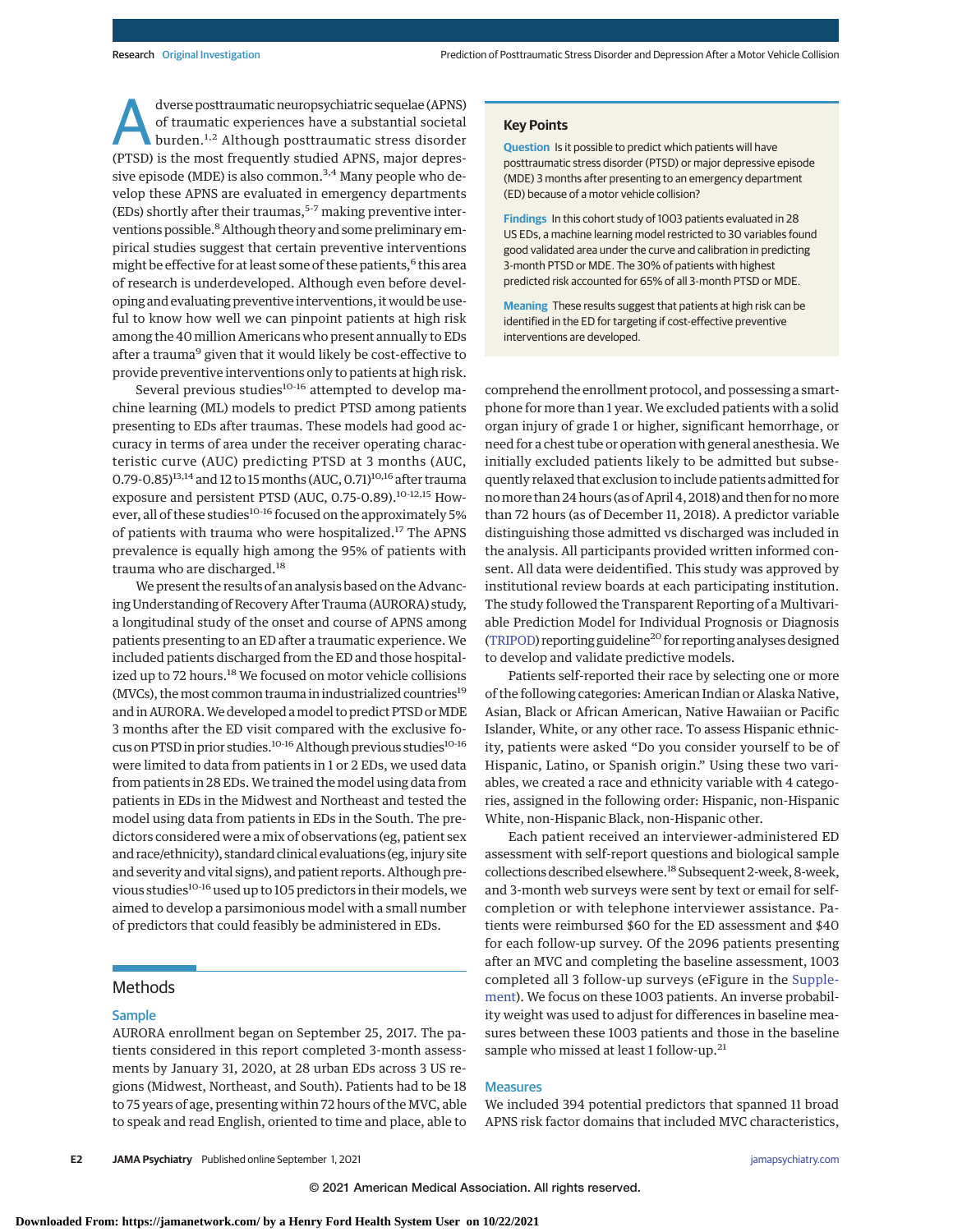peritraumatic signs and symptoms, chronic stressors, prior lifetime traumas, past 30-day psychological distress, physical health, past 30-day role impairment, lifetime mental disorders, sociodemographic characteristics, social support, and personality. A detailed list of constructs, measures, and scoring rules is presented in eTable 1 in the [Supplement.](https://jamanetwork.com/journals/jama/fullarticle/10.1001/jamapsychiatry.2021.2427?utm_campaign=articlePDF%26utm_medium=articlePDFlink%26utm_source=articlePDF%26utm_content=jamapsychiatry.2021.2427) Categorical variables were dummy coded. Quantitative variables were standardized to a mean of 0 and variance of 1 for use in linear algorithms and transformed into deciles for use in tree-based algorithms.

#### **Outcome**

The outcome for the prediction model was self-reported PTSD or MDE during a 30-day recall period assessed in the 3-month survey. Posttraumatic stress disorder was assessed with the 20-item PTSD Checklist for *DSM-5*<sup>22</sup> Of the several diagnostic classification rules proposed for the PTSD Checklist, $23,24$  we selected a conservative threshold of 38 or higher. Major depressive episode was assessed with the Patient Reported Outcomes Measurement Information System Depression Short-Form 8b.<sup>25</sup> Patients were classified as meeting 3-month criteria for MDE if their scores were 30 or higher, which is 1.65 SDs above the established general population mean based on the conservative assumption that 5% of the general population meets the criteria for MDE. The outcome was defined as positive if the patient met 3-month criteria for PTSD and/or MDE. We also assessed 3-month role impairment using a modified version of the Sheehan Disability Scale<sup>26</sup> and the World Health Organization Disability Assessment Schedule<sup>27</sup> question about days totally out of role because of health problems in the past 30 days (eTable 1 in the [Supplement\)](https://jamanetwork.com/journals/jama/fullarticle/10.1001/jamapsychiatry.2021.2427?utm_campaign=articlePDF%26utm_medium=articlePDFlink%26utm_source=articlePDF%26utm_content=jamapsychiatry.2021.2427).

#### Statistical Analysis

Data analysis was performed from November 1, 2020, to May 31, 2021. Patients had to complete all 3 follow-up assessments (2-week, 8-week, and 3-month assessments) because some predictors, although referring to experiences or patient characteristics before the MVC, were assessed in the 2-week or 8-week surveys to reduce patient burden in the ED. We treated the 2- and 8-week measures as if assessed at baseline. We used mean imputation for the small amount of itemmissing data. To account for potential selection bias from nonresponse in follow-up surveys, we used inverse probability of response weights to adjust for the modest differences found between baseline characteristics of patients in the analysis sample and patients who did not complete at least 1 follow-up assessment.<sup>21</sup> All analyses were performed in this weighted data set. Weighted means of baseline variables in the analysis sample were all within 0.1 SD of the means in the total baseline sample (eTable 2 in the [Supplement\)](https://jamanetwork.com/journals/jama/fullarticle/10.1001/jamapsychiatry.2021.2427?utm_campaign=articlePDF%26utm_medium=articlePDFlink%26utm_source=articlePDF%26utm_content=jamapsychiatry.2021.2427).

Substantive analysis began by comparing prevalence, comorbidity, and role impairments of PTSD and MDE at 3 months using 2-sided  $\chi^2$  and *F* tests. We then developed an ML model to predict 3-month PTSD or MDE from the baseline variables. We used a stacked generalization method in which results were pooled across multiple algorithms by generating an algorithm weight via 10-fold cross-validation in a training sample for each algorithm in the set we used (ensemble). The composite predicted outcome score is guaranteed in expectation to perform at least as well as the best component algorithm according to a prespecified criterion, which we defined as AUC.<sup>28</sup> The Super Learner ensemble ML method was used to implement this analysis.<sup>29</sup> Consistent with recommendations,<sup>30,31</sup> we used a diverse set of algorithms in the Super Learner ensemble to capture nonlinearities and interactions and reduce risk of misspecification.<sup>32</sup> These algorithms included several different linear algorithms (logistic regression, regularized regression, spline and polynomial spline regressions, and support vector machines) and regression tree–based algorithms (boosting and bagging ensemble trees and bayesian additive regression trees) (eTable 3 in the [Supplement\)](https://jamanetwork.com/journals/jama/fullarticle/10.1001/jamapsychiatry.2021.2427?utm_campaign=articlePDF%26utm_medium=articlePDFlink%26utm_source=articlePDF%26utm_content=jamapsychiatry.2021.2427). Broadly similar stacking approaches have been used in prior ED research on PTSD<sup>15</sup> as well as in other computational psychiatric research studies.<sup>33,34</sup> Given the small sample size, hyperparameter tuning was achieved by including individual algorithms multiple times in the ensemble with different hyperparameter values and allowing Super Learner to weight relative importance across this range rather than using an external grid search or random search procedure.

Feature selection was performed independently in each 10-fold cross-validation training sample. We explored 2 different feature reduction methods, least absolute shrinkage and selection operator (LASSO) penalized regression<sup>35</sup> and random forest,<sup>36</sup> to increase feasibility of implementation in clinical practice and to reduce overfitting. The training sample was defined as the 784 patients in the Northeast or Midwest and the test sample as the 219 patients in the South. Model fit across specifications was evaluated in the test sample based on AUC. Once a best-model specification was determined, we used a locally estimated scatterplot smoothed calibration curve<sup>37</sup> to quantify calibration of predicted outcome probabilities using the integrated calibration index (ICI) and expected calibration error (ECE).<sup>38,39</sup> We additionally examined how the bestmodel specification would perform in terms of AUC and calibration in alternative test samples (ie, if the test samples were instead the Northeast or Midwest). We then divided the test sample into 20 ventiles of predicted risk defined in the training sample and calculated conditional and cumulative sensitivity (the proportion of patients with the outcome) and positive predictive value (PPV; prevalence of the outcome) in the test sample within and across these predicted risk ventiles. Model fairness, defined as whether model performance was comparable across important segments of the population,<sup>40</sup> was examined by estimating variation in the association of predicted risk with the observed outcome across subgroups defined by several key patient sociodemographic characteristics (age, sex, race/ethnicity, and income) using a robust Poisson regression model.<sup>41</sup> We examined predictor importance with the model-agnostic Kernel SHAP (Shapley Additive Explanations) method, which estimates the marginal contribution to overall model accuracy of each variable in a predictor set.<sup>42</sup> A 2-sided *P* < .05 was considered to be statistically significant.

Datamanagement and calculations of prevalence and AUC were performed in SAS statistical software, version 9.4 (SAS Institute Inc).<sup>43</sup> The Super Learner models were estimated in R, version 3.6.3 (R Foundation for Statistical Computing).<sup>44</sup>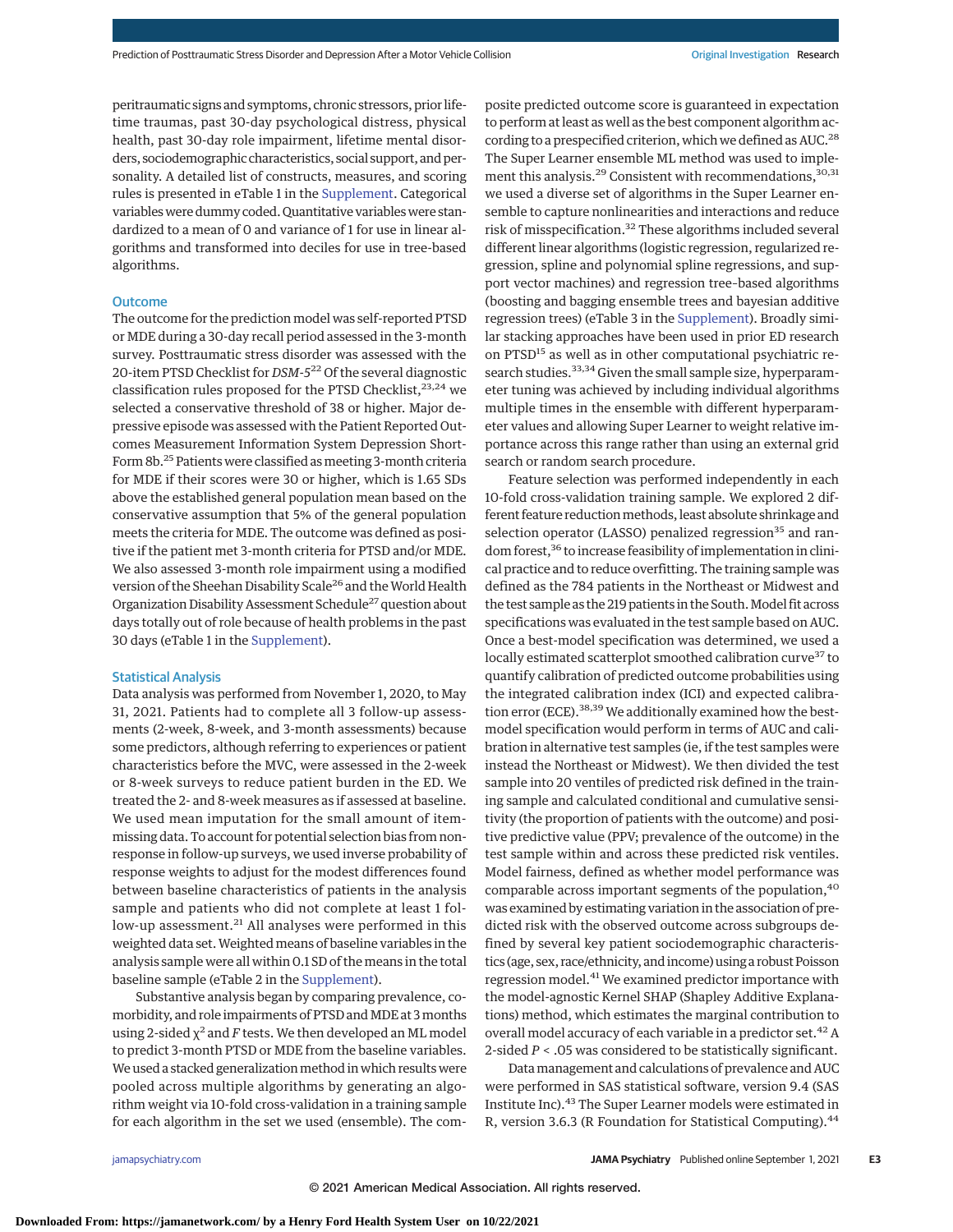Figure 1. Area Under the Receiver Operating Characteristic Curves (AUCs) in the Test Sample (n = 219) Predicting 3-Month Posttraumatic Stress Disorder or Major Depressive Episode Based on Super Learner Models With Restricted and Unrestricted Least Absolute Shrinkage and Selection Operator Feature Selection Estimated in the Training Sample (n = 784)



SHAP values were estimated in Python, version 3.8.5 (Python Software Foundation).45 The R packages used for each algorithm are listed in eTable 3 in the [Supplement.](https://jamanetwork.com/journals/jama/fullarticle/10.1001/jamapsychiatry.2021.2427?utm_campaign=articlePDF%26utm_medium=articlePDFlink%26utm_source=articlePDF%26utm_content=jamapsychiatry.2021.2427)

#### Results

#### Prevalence of 3-Month PTSD or MDE

A total of 1003 patients (median [interquartile range] age, 34.5 [24-43] years; 715 [weighted 67.9%] female; 100 [weighted 10.7%] Hispanic, 537 [weighted 52.7%] non-Hispanic Black, 324 [weighted 32.2%] non-HispanicWhite, and 42 [weighted 4.4%] of non-Hispanic other race or ethnicity were included in this study. The 3-month prevalence (SE) was 25.1% (1.4) for PTSD, 11.5% (1.0) for MDE, and 26.6% (1.4) for either (eTable 4 in the [Supplement\)](https://jamanetwork.com/journals/jama/fullarticle/10.1001/jamapsychiatry.2021.2427?utm_campaign=articlePDF%26utm_medium=articlePDFlink%26utm_source=articlePDF%26utm_content=jamapsychiatry.2021.2427). These prevalence (SE) estimates were not markedly different from those reported retrospectively in the ED for the 30 days before MVC: 20.7% (1.3) for PTSD, 6.2% (0.8) for MDE, and 22.3% (1.3) for either. However, as noted below, our bestmodel substantially outperformed amodel using only pre-MVC PTSD and MDE to predict the 3-month outcome.

Even though 3-month MDE alone was much less common than PTSD alone (1.6% vs 15.1%; χ<sup>2</sup> = 11.1; *P* < .001), the mean (SE) number of days out of role was significantly higher among patients with comorbid PTSD and MDE than among patients with PTSD alone (6.0 [0.8] vs 3.8 [0.7],  $F_1 = 4.1$ ,  $P = .04$ ). In addition, the mean (SE) number of days out of role was substantially higher, although not significantly so, among the small number of patients with MDE alone than those with PTSD alone (7.6 [2.9] vs 3.8 [0.7]; *F*<sup>1</sup> = 1.6; *P* = .21). Broadly similar results were found for patient reports of severe role impairment (eTable 5 in the [Supplement\)](https://jamanetwork.com/journals/jama/fullarticle/10.1001/jamapsychiatry.2021.2427?utm_campaign=articlePDF%26utm_medium=articlePDFlink%26utm_source=articlePDF%26utm_content=jamapsychiatry.2021.2427). On the basis of these results, we defined our outcome as 3-month PTSD and/or MDE rather than focusing only on PTSD. The prevalence (SE) of this outcome was comparable across the 3 regions where AURORA was performed: Northeast (n [number of patients in the region] = 352; 26.5% [percentage of those patients] [2.4]), Midwest (n = 432; 26.8% [2.2]), and South (n = 219; 26.6% [3.1]).

#### Model Performance

The mean (SE) AUC of the initial Super Learner model in the test sample was 0.803 (0.032) when only LASSO was used for feature selection and 0.782 (0.034) when both LASSO and ranger were used for feature selection. The AUC in the test sample was 0.663 (0.037), in comparison, when pre-MVC PTSD and MDE were the only predictors in a logistic regression model that allowed for interactions between these 2 predictors. On the basis of these results, we focused further analysis on restricted models that used only LASSO for feature selection and examined models restricted to 10 to 50 predictors. The AUC was higher in models restricted to 20, 30, or 50 predictors (mean [SE] AUC, 0.810 [0.032] for models with 20 predictors, 0.815 [0.031] for models with 30 predictors, and 0.810 [0.032] for models with 50 predictors) than the model with unrestricted predictors (mean [SE] AUC, 0.803 [0.032]) (Figure 1).

Given that the 30-predictor model had a marginally higher AUC than the others, we focused on it for further evaluation as our best model. This model had good calibration in the test sample (mean [SE] ICI, 0.040 [0.002]; mean [SE] ECE, 0.039 [0.002]). Five of the 32 algorithms in themodel's ensemble accounted for almost all the Super Learner weight: 2 of the 5 extreme gradient boosting algorithms (0.32-0.38 weights), 1 of the 3 random forest algorithms (0.18 weight), and 2 of the 11 penalized logistic regression algorithms (0.01-0.11 weights) (eTable 6 in the [Supplement\)](https://jamanetwork.com/journals/jama/fullarticle/10.1001/jamapsychiatry.2021.2427?utm_campaign=articlePDF%26utm_medium=articlePDFlink%26utm_source=articlePDF%26utm_content=jamapsychiatry.2021.2427). The mean (SE) 30-predictor model AUC in the total test sample was 0.815 (0.031). Themean (SE) AUC was 0.709 (0.067) among patients who met criteria for PTSD and/or MDE in the 30 days before MVC and 0.791 (0.046) among patients who did not meet the pre-MVC criteria for either disorder. Fairness of the model was documented by finding that the relative risk of the outcome based on predicted probabilities from the model was comparable across test sample subgroups defined by age, sex, race/ ethnicity, and income (eTable 7 in the [Supplement\)](https://jamanetwork.com/journals/jama/fullarticle/10.1001/jamapsychiatry.2021.2427?utm_campaign=articlePDF%26utm_medium=articlePDFlink%26utm_source=articlePDF%26utm_content=jamapsychiatry.2021.2427). Geographic consistency of model performance was documented by finding comparable AUC (mean [SE] AUCs, 0.789 [0.025] using the Northeast as the test sample and 0.809 [0.023] using the Midwest as the test sample) (Figure 2) and calibration (mean [SE] integrated calibration index, 0.048 [0.003] using the Northeast as the test sample and 0.024 [0.001] using the Midwest as the test sample; mean [SE] ECE, 0.034 [0.003] using the Northeast as the test sample and 0.025 [0.001] using the Midwest as the test sample) (Figure 3) when the test sample was changed to be patients in the Northeast or Midwest.

Inspection of model sensitivity and PPV found that, despite some nonmonotonicity, patients in the top 5 predicted training sample risk ventiles, which included 29.9% of the test sample, had sensitivities between 1.7 and 2.8 times the value expected by chance, whereas remaining patients had sensitivities near (ventiles 5-10) or below (ventiles 11-20) expected values (Table). Cumulative sensitivity across the top 5 ven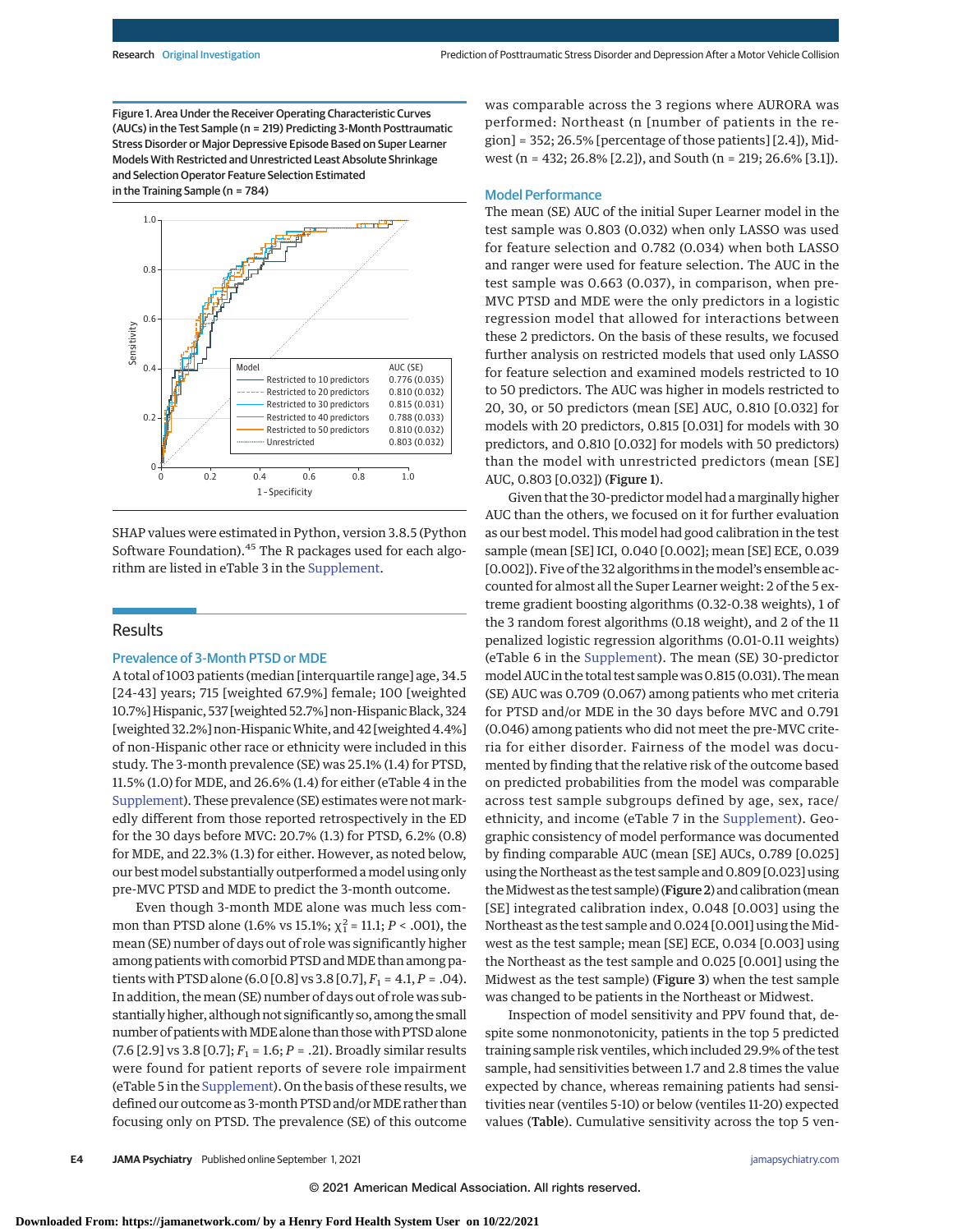Figure 2. Area Under the Receiver Operating Characteristic Curves (AUCs) in Alternative Test Samples Defined by Census Region Predicting 3-Month Posttraumatic Stress Disorder or Major Depressive Episode Based on Super Learner Models With Least Absolute Shrinkage and Selection Operator Feature Selection Restricted to 30 Predictors



tiles was 65.4%, and the cumulative PPV in that range was 58.2%.

#### Predictor Importance

A total of 264 of the 394 variables (67%) in the predictor set had zero-order associations with the outcome in the total sample, including 94% to 100% of those assessing 30 days before MVC psychological distress and impairment and recent stressors; 70% to 85% of those assessing peritraumatic symptoms, social support, and personality; 50% to 60% of those assessing lifetime traumas and mental disorders and physical health; and 25% to 30% of those assessing sociodemographic and MVC characteristics (eTable 8 in the [Supplement\)](https://jamanetwork.com/journals/jama/fullarticle/10.1001/jamapsychiatry.2021.2427?utm_campaign=articlePDF%26utm_medium=articlePDFlink%26utm_source=articlePDF%26utm_content=jamapsychiatry.2021.2427). Admission status (ie, admitted to the hospital vs discharged) was not a significant zero-order predictor (odds ratio, 1.0; 95% CI, 0.9- 1.1). To examine predictor importance, we reran the best model specification (ie, 30 predictors selected by LASSO separately for linear and tree-based algorithms) in the total sample. A total of 53 predictors were selected (30 each for linear and treebased models, with an overlap of 7 predictors), which came from 40 variables (ie, 13 were alternative transformations of the same variable) (eTable 1 in the [Supplement\)](https://jamanetwork.com/journals/jama/fullarticle/10.1001/jamapsychiatry.2021.2427?utm_campaign=articlePDF%26utm_medium=articlePDFlink%26utm_source=articlePDF%26utm_content=jamapsychiatry.2021.2427). The 20 most important predictors accounted for 75.5% of the total mean absolute SHAP value across all predictors in themodel (Figure 4). These predictors included 7 indicators of personality (6 of anxiety sensitivity and 1 of dispositional depression), 7 of peritraumatic psychosomatic symptoms, 4 of past 30-day psychological symptoms (2 depression, 1 PTSD, and 1 impairment attributable to emotional problems), and 2 of prior lifetime trauma exposure. The personalitymeasures were among those assessed retrospectively in the 2-week follow-up survey. RepFigure 3. Locally Estimated Scatterplot Smoothing (LOESS) Calibration Curves for Predicted Probability of 3-Month Posttraumatic Stress Disorder or Major Depressive Episode in Alternative Test Samples Defined by Census Region Based on Super Learner Models With Least Absolute Shrinkage and Selection Operator Feature Selection Restricted to 30 Predictors



The smoothing span is 0.75, the integrated calibration index is 0.024 to 0.0409, and the expected calibration error is 0.025 to 0.039.

lication of the Super Learner with LASSO feature selection of 30 predictors from a reduced predictor set that excluded retrospectively reported variables (ie, lifetime traumatic experiences) had a lower AUC in analyses sequentially treating patients in 2 regions as the training sample and those in the third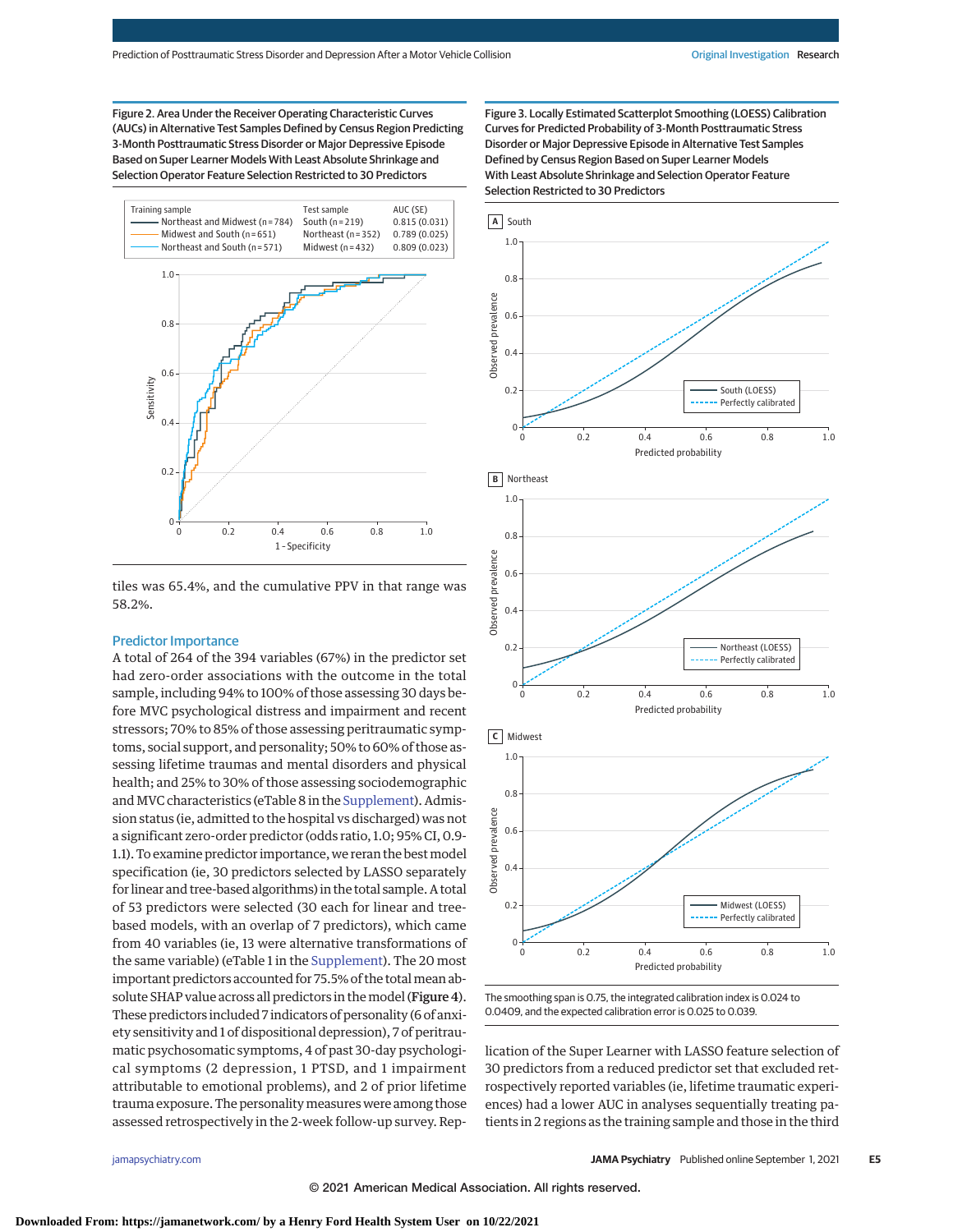| Table. Prediction of Posttraumatic Stress Disorder or Major Depressive Episode 3 Months After a Motor Vehicle Collision in the Test Sample |
|--------------------------------------------------------------------------------------------------------------------------------------------|
| of 219 Patients From the South by Ventiles of the Predicted Risk Distribution in the Training Sample of 784 Patients From the Northeast    |
| and Midwest Using the Super Learner Model With LASSO Feature Selection Restricted to 30 Predictors                                         |

|                | Total No.      | Within ventile |                        |                | Cumulative  |                        |                |
|----------------|----------------|----------------|------------------------|----------------|-------------|------------------------|----------------|
| Ventile        | of patients    | Patients, %    | Sensitivity, mean (SE) | PPV, mean (SE) | Patients, % | Sensitivity, mean (SE) | PPV, mean (SE) |
| $\mathbf{1}$   | 11             | 4.7            | 13.1(12.5)             | 74.2 (13.1)    | 4.7         | 13.1(4.4)              | 74.2 (13.1)    |
| $\overline{2}$ | 9              | 4.3            | 11.4(11.1)             | 70.4(15.4)     | 9.0         | 24.5(6.0)              | 72.4(10.0)     |
| 3              | 14             | 6.5            | 12.5(12.0)             | 51.0(13.7)     | 15.5        | 36.9(6.6)              | 63.4(8.5)      |
| $\overline{4}$ | 20             | 10.0           | 17.3(15.6)             | 45.8(11.4)     | 25.6        | 54.2(6.6)              | 56.5(7.0)      |
| 5              | 10             | 4.4            | 11.2(10.9)             | 68.2 (15.4)    | 29.9        | 65.4(6.2)              | 58.2(6.4)      |
| 6              | 18             | 8.0            | 7.6(7.7)               | 25.4(10.2)     | 37.9        | 73.0(5.8)              | 51.3(5.7)      |
| $\overline{7}$ | 9              | 3.5            | 5.6(5.8)               | 42.8(16.6)     | 41.4        | 78.6(5.4)              | 50.6(5.4)      |
| 8              | 12             | 5.4            | 4.7(4.9)               | 23.1(12.0)     | 46.8        | 83.3(5.0)              | 47.4(5.1)      |
| 9              | 17             | 8.4            | 5.4(5.6)               | 17.0(9.5)      | 55.2        | 88.7(4.1)              | 42.8(4.7)      |
| 10             | 12             | 5.7            | 4.0(4.2)               | 18.6(11.8)     | 60.9        | 92.7(3.2)              | 40.5(4.4)      |
| 11             | $7^{\circ}$    | 3.3            | 2.8(3.0)               | 22.8(14.9)     | 64.2        | 95.5(2.6)              | 39.6(4.3)      |
| 12             | 19             | 9.4            | 1.4(1.5)               | 4.0(4.0)       | 73.7        | 96.9(2.2)              | 35.0(3.9)      |
| 13             | 13             | 5.7            | $\mathbf{0}$           | $\mathbf 0$    | 79.4        | 96.9(2.2)              | 32.5(3.7)      |
| 14             | $\overline{4}$ | 1.6            | $\overline{0}$         | $\mathbf{0}$   | 81.0        | 96.9(2.2)              | 31.9(3.6)      |
| 15             | $\overline{7}$ | 3.0            | $\mathbf{0}$           | $\mathbf{0}$   | 84.0        | 96.9(2.2)              | 30.7(3.5)      |
| 16             | 9              | 4.1            | 1.8(1.9)               | 11.5(11.0)     | 88.1        | 98.7(1.3)              | 29.8(3.4)      |
| 17             | 10             | 4.2            | $\mathbf{0}$           | $\mathbf{0}$   | 92.4        | 98.7(1.3)              | 28.4(3.3)      |
| 18             | $\overline{4}$ | 1.6            | 1.3(1.4)               | 22.4(20.7)     | 93.9        | 100.0                  | 28.3(3.2)      |
| 19             | $\overline{3}$ | 1.3            | $\Omega$               | $\mathbf{0}$   | 95.2        | 100.0                  | 28.0(3.2)      |
| 20             | 11             | 4.8            | $\mathbf{0}$           | $\mathbf 0$    | 100.0       | 100.0                  | 26.6(3.1)      |

Abbreviations: LASSO, least absolute shrinkage and selection operator; PPV, positive predictive value.

region as the test sample (AUC [SE], 0.815 [0.031] using the South as the test sample, 0.789 [0.025] using the Northeast as the test sample, and 0.809 [0.023] using the Midwest as the test sample) than when the retrospectively reported variables were included (AUC [SE], 0.755 [0.035] using the South as the test sample, 0.748 [0.031] using the Northeast as the test sample, and 0.754 [0.027] using the Midwest as the test sample).

#### **Discussion**

In this study, our model's AUC was comparable to models developed in previous ED studies to predict persistent PTSD,<sup>10-12,15</sup> 3-month PTSD,<sup>13,14</sup> or 12- to 15-month PTSD.<sup>10,16</sup> However, these other studies<sup>10-16</sup> used up to 105 predictors vs 40 in our model, and many of the most important predictors in prior studies<sup>15,16</sup> were laboratory tests that are routinely performed only for patients with trauma admitted to the hospital, which do not apply to the approximately 95% of ED patients discharged to home. The external validity of earlier models was also limited by their inclusion of only 1 or 2 EDs. In addition, whereas our model was well calibrated, only 1 previous study<sup>15</sup> examined calibration and found it to be relatively poor.

Caution is needed in interpreting our findings regarding predictor importance because this depends on associations of predictors with each other. It is nonetheless interesting that items assessing dispositional anxiety sensitivity emerged as the most important predictors. Such measures were not included in previous studies.<sup>10-16</sup> The other 2 most important predictor domains in our model were peritraumatic psychosomatic symptoms in the ED and psychological distress. Only 2 prior studies assessed psychological distress in the weeks<sup>13</sup> or months<sup>14</sup> before trauma exposure. Both found that these were important predictors. Although no prior study assessed peritraumatic psychosomatic symptoms, some assessed peritraumatic distress<sup>10,12,14,15</sup> and dissociation<sup>14,15</sup> and found both to be important predictors. Consistent with these prior results, we found that peritraumatic distress and dissociation were significant univariate predictors of our outcome, although they were not selected in the final model.

It is also important to recognize that the value of ourmodel depends on unknowns about the costs and effects of preventive interventions. As noted above, this is an underdeveloped area of research.<sup>6</sup> Determining whether the PPV of our model at a decision threshold is sufficiently high to justify implementing a targeted intervention would, at a minimum, require an evaluation of the precision recall curve and, importantly, the net benefit curve<sup>46</sup> based on a formal cost-effectiveness analysis. In addition, if heterogeneity of treatment effects is found, the development of an individualized precision treatment rule would be required to evaluate the effects of our prediction model.<sup>47</sup>

#### Limitations

Our study has several noteworthy limitations. First, the sample included only English-speaking patients from urban EDs after an MVC who were followed up for 3 months. Different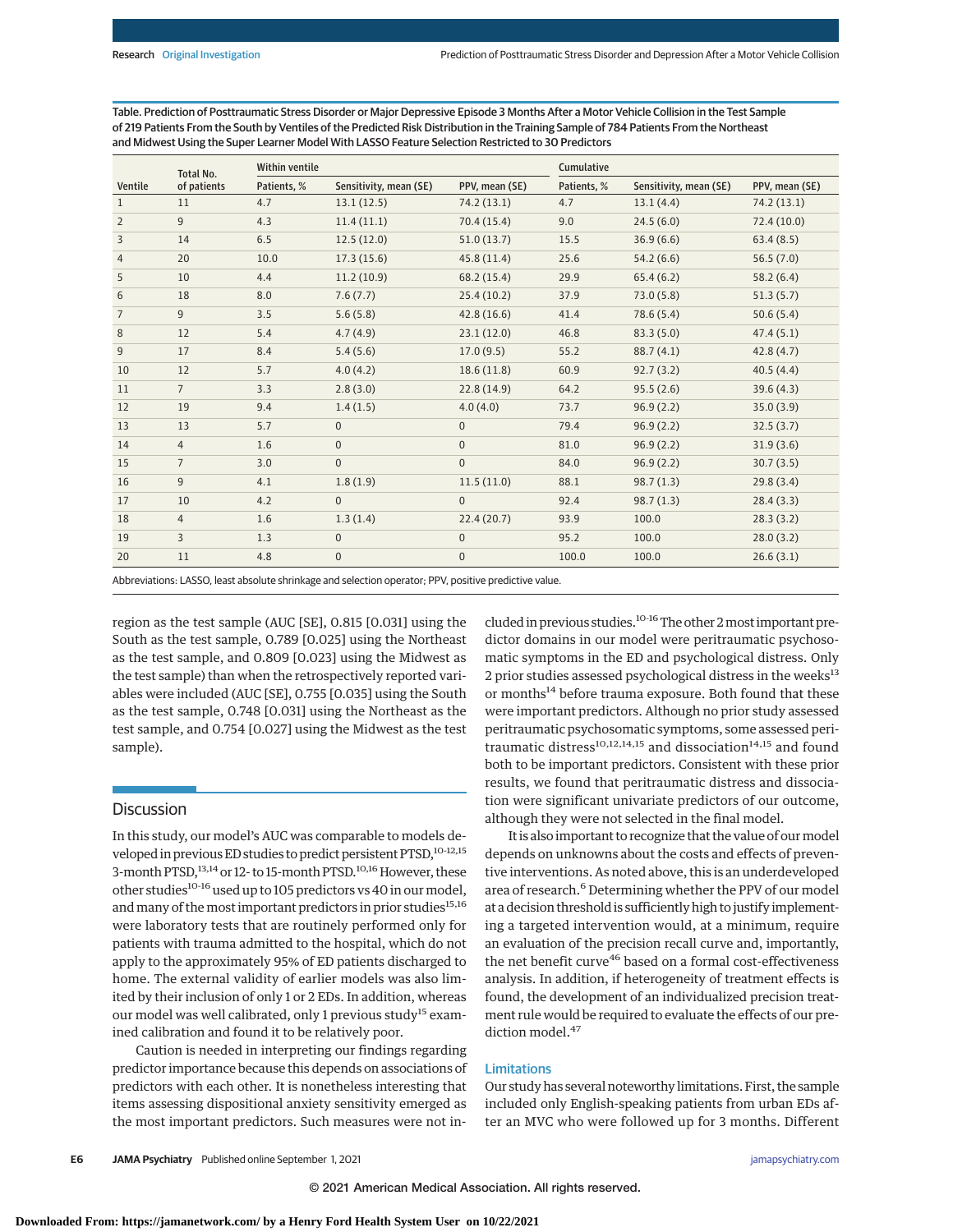#### Figure 4. Predictor Importance Determined by Shapley Additive Explanations (SHAP) Values for the Super Learner Model With Least Absolute Shrinkage and Selection Operator Feature Selection Restricted to 30 Predictors



The bar chart shows the mean absolute SHAP values for the top 20 predictors. Larger SHAP values indicate greater importance for predicting 3-month posttraumatic stress disorder (PTSD) or major depressive episode. The SHAP heat map displays the SHAP values for each of the top 20 predictors sorted by their global importance (with more important predictors at the top). Each dot represents an individual's SHAP value for that predictor. The value of each individual's predictor ranges from low (blue) to high (red), and its corresponding SHAP value (the mean absolute value change in predicted probability of the outcome associated with the variable) is also shown.

samples and follow-up periods might yield different results. Second, the response rate was low, raising the possibility of sample selection bias. Third, patients with pre-MVC PTSD and MDE were not excluded, although our AUC was substantially higher than in a model in which 30-day pre-MVC PTSD and MDE were the only predictors, and only 3 of our top 20 predictors were symptoms of 30-day pre-MVC PTSD or MDE. Fourth, we did not consider the small number of patients who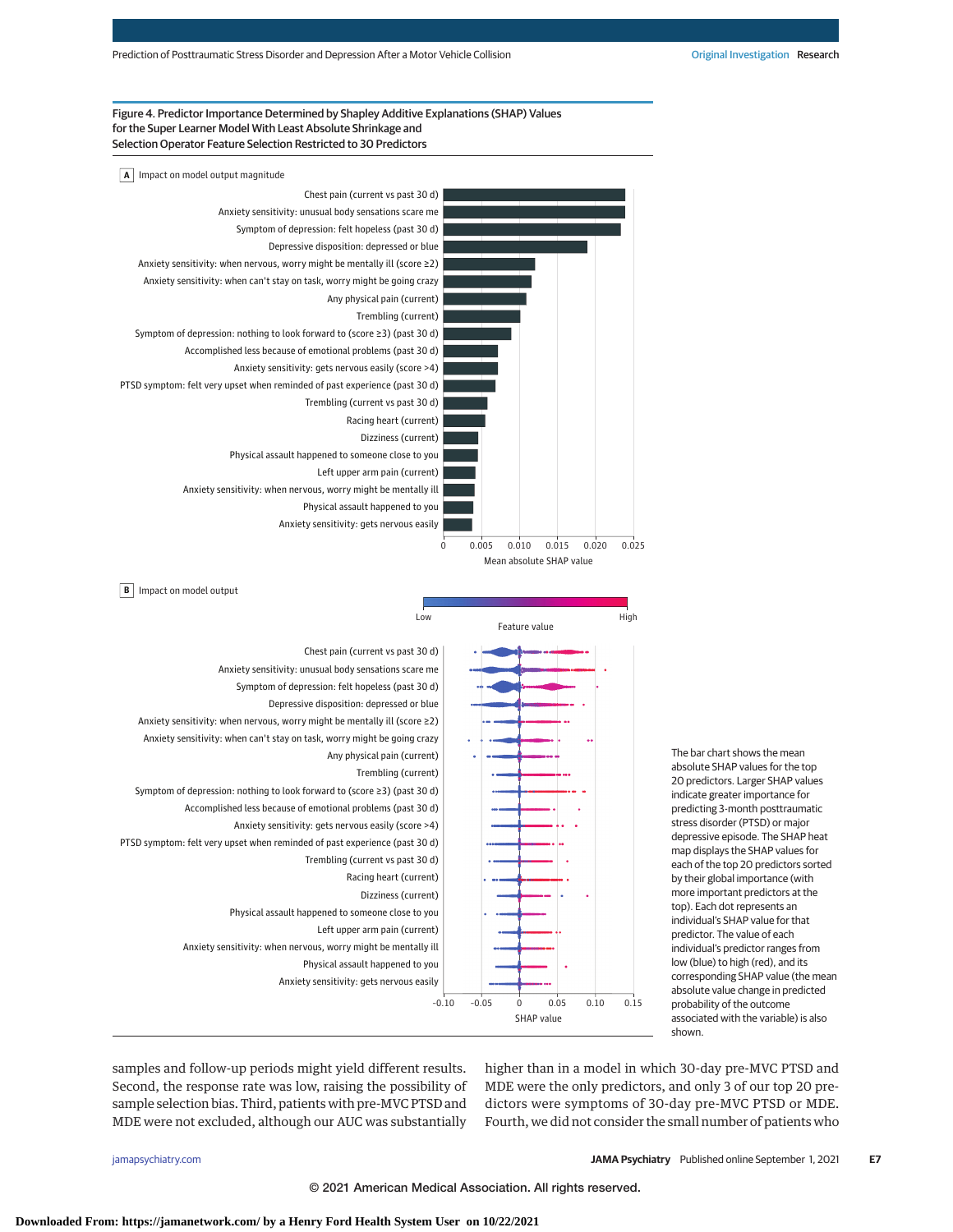were hospitalized for more than 72 hours. We also did not obtain information about outpatient treatment after ED discharge. These omissions could have reduced the external validity by excluding otherwise important baseline variables with effects on 3-month outcomes mediated by treatment. Fifth, outcome measures were based on validated self-report scales rather than clinical interviews.<sup>22,25</sup> Sixth, some important predictors were assessed in the 2-week surveys, and overall model prediction accuracy was lower when these variables were omitted from the model. Replication in a sample that assesses these variables at baseline will be needed to determine their true importance.

#### **Conclusion**

This study found that a parsimonious model that predicts 3-month PTSD or MDE after MVC can be developed using a battery of questions that could be delivered in approximately 10 minutes. The model had good AUC and calibration and captured close to two-thirds of all patientswho developed 3-month PTSD or MDE in the top 30% of the predicted risk distribution. These results suggest that if cost-effective preventive interventions are developed, identification of patients in the ED who are at high risk for treatment targeting may be possible.

#### ARTICLE INFORMATION

**Accepted for Publication:** June 30, 2021. **Published Online:** September 1, 2021.

doi[:10.1001/jamapsychiatry.2021.2427](https://jamanetwork.com/journals/jama/fullarticle/10.1001/jamapsychiatry.2021.2427?utm_campaign=articlePDF%26utm_medium=articlePDFlink%26utm_source=articlePDF%26utm_content=jamapsychiatry.2021.2427) **Author Affiliations:** Department of Health Care Policy, Harvard Medical School, Boston,

Massachusetts (Ziobrowski, Petukhova, Sampson, Puac-Polanco, Lee, Kessler); Department of Biomedical Informatics, Harvard Medical School, Boston, Massachusetts (Kennedy); Halıcıoğlu Data Science Institute, University of California, San Diego (Ustun); Department of Emergency Medicine, Washington University School of Medicine, St Louis, Missouri (House); Department of Emergency Medicine & Department of Health Services, Policy, and Practice, The Alpert Medical School of Brown University, Rhode Island Hospital and The Miriam Hospital, Providence, Rhode Island (Beaudoin); Institute for Trauma Recovery, Department of Anesthesiology, University of North Carolina at Chapel Hill (An, McLean); Department of Biostatistics, Gillings School of Global Public Health, University of North Carolina at Chapel Hill (Zeng); Department of Psychology and Neuroscience & Department of Sociology, University of North Carolina at Chapel Hill (Bollen); Department of Epidemiology, Mailman School of Public Health, Columbia University, New York, New York (Puac-Polanco); Department of Epidemiology, Harvard T. H. Chan School of Public Health, Harvard University, Boston, Massachusetts (Koenen); Department of Psychiatry, Harvard Medical School, Boston, Massachusetts (Ressler); Division of Depression and Anxiety, McLean Hospital, Belmont, Massachusetts (Ressler); Department of Emergency Medicine, University of North Carolina at Chapel Hill (McLean).

**The AURORA Consortium authors:** Jennifer S. Stevens, PhD; Thomas C. Neylan, MD; Gari D. Clifford, DPhil; Tanja Jovanovic, PhD; Sarah D. Linnstaedt, PhD; Laura T. Germine, PhD; Scott L. Rauch, MD; John P. Haran, MD, PhD; Alan B. Storrow, MD; Christopher Lewandowski, MD; Paul I. Musey Jr, MD; Phyllis L. Hendry, MD; Sophia Sheikh, MD; Christopher W. Jones, MD; Brittany E. Punches, PhD, RN; Michael S. Lyons, MD, MPH; Vishnu P. Murty, PhD; Meghan E. McGrath, MD; Jose L. Pascual, MD, PhD; Mark J. Seamon, MD; Elizabeth M. Datner, MD; Anna M. Chang, MD; Claire Pearson, MD; David A. Peak, MD; Guruprasad Jambaulikar, MBBS, MPH; Roland C. Merchant, MD, ScD, MPH; Robert M. Domeier, MD; Niels K. Rathlev, MD; Brian J. O'Neil, MD; Paulina Sergot, MD; Leon D. Sanchez, MD, MPH; Steven E. Bruce, PhD; Robert H. Pietrzak, PhD, MPH; Jutta Joormann, PhD;

Deanna M. Barch, PhD; Diego A. Pizzagalli, PhD; John F. Sheridan, PhD; Steven E. Harte, PhD; James M. Elliott, PhD; Sanne J. H. van Rooij, PhD.

**Affiliations of The AURORA Consortium authors:** Institute for Trauma Recovery, Department of Anesthesiology, University of North Carolina at Chapel Hill (Linnstaedt); Department of Psychiatry, Harvard Medical School, Boston, Massachusetts (Germine, Rauch, Pizzagalli); Division of Depression and Anxiety, McLean Hospital, Belmont, Massachusetts (Pizzagalli); Department of Psychiatry and Behavioral Sciences, Emory University School of Medicine, Atlanta, Georgia (Stevens, van Rooij); Departments of Psychiatry and Neurology, University of California, San Francisco (Neylan); Department of Biomedical Informatics, Emory University School of Medicine, Atlanta, Georgia (Clifford); Department of Biomedical Engineering, Georgia Institute of Technology and Emory University, Atlanta (Clifford); Department of Psychiatry and Behavioral Neurosciences, Wayne State University, Detroit, Michigan (Jovanovic); Institute for Technology in Psychiatry, McLean Hospital, Belmont, Massachusetts (Germine, Rauch); The Many Brains Project, Belmont, Massachusetts (Germine); Department of Psychiatry, McLean Hospital, Belmont, Massachusetts (Rauch); Department of Emergency Medicine, University of Massachusetts Medical School, Worcester (Haran); Department of Emergency Medicine, Vanderbilt University Medical Center, Nashville, Tennessee (Storrow); Department of Emergency Medicine, Henry Ford Health System, Detroit, Michigan (Lewandowski); Department of Emergency Medicine, Indiana University School of Medicine, Indianapolis (Musey Jr); Department of Emergency Medicine, University of Florida College of Medicine, Jacksonville (Hendry, Sheikh); Department of Emergency Medicine, Cooper Medical School of Rowan University, Camden, New Jersey (Jones); Department of Emergency Medicine, University of Cincinnati College of Medicine, Cincinnati, Ohio (Punches, Lyons); College of Nursing, University of Cincinnati, Cincinnati, Ohio (Punches); Center for Addiction Research, University of Cincinnati College of Medicine, Cincinnati, Ohio (Punches, Lyons); Department of Psychology, Temple University, Philadelphia, Pennsylvania (Murty); Department of Emergency Medicine, Boston Medical Center, Boston, Massachusetts (McGrath); Department of Surgery, University of Pennsylvania Perelman School of Medicine, Philadelphia (Pascual, Seamon); Department of Neurosurgery, University of Pennsylvania Perelman School of Medicine, Philadelphia (Pascual); Department of Emergency

Medicine, Einstein Healthcare Network, Philadelphia, Pennsylvania (Datner); Department of Emergency Medicine, Sidney Kimmel Medical College, Thomas Jefferson University, Philadelphia, Pennsylvania (Datner); Department of Emergency Medicine, Jefferson University Hospitals, Philadelphia, Pennsylvania (Chang); Department of Emergency Medicine, Wayne State University, Detroit, Michigan (Pearson, O'Neil); Department of Emergency Medicine, Massachusetts General Hospital, Boston (Peak); Department of Emergency Medicine, Brigham and Women's Hospital, Boston, Massachusetts (Jambaulikar, Merchant); Department of Emergency Medicine, Saint Joseph Mercy Hospital, Ypsilanti, Michigan (Domeier); Department of Emergency Medicine, University of Massachusetts Medical School–Baystate, Springfield (Rathlev); McGovern Medical School, University of Texas Health Science Center, Houston (Sergot); Department of Emergency Medicine, Beth Israel Deaconess Medical Center, Boston, Massachusetts (Sanchez); Department of Emergency Medicine, Harvard Medical School, Boston, Massachusetts (Sanchez); Department of Psychological Sciences, University of Missouri, St Louis (Bruce); National Center for PTSD, Clinical Neurosciences Division, Veterans Affairs Connecticut Healthcare System, West Haven (Pietrzak); Department of Psychiatry, Yale School of Medicine, West Haven, Connecticut (Pietrzak); Department of Psychology, Yale University, West Haven, Connecticut (Joormann); Department of Psychological & Brain Sciences, Washington University, St Louis, Missouri (Barch); Center for Depression, Anxiety, and Stress Research, McLean Hospital, Belmont, Massachusetts (Pizzagalli); Department of Biosciences and Neuroscience, Wexner Medical Center, The Ohio State University, Columbus (Sheridan); Institute for Behavioral Medicine Research, Wexner Medical Center, The Ohio State University, Columbus (Sheridan); Department of Anesthesiology, University of Michigan Medical School, Ann Arbor (Harte); Department of Internal Medicine-Rheumatology, University of Michigan Medical School, Ann Arbor (Harte); Kolling Institute of Medical Research, University of Sydney, St Leonards, New South Wales, Australia (Elliott); Faculty of Medicine and Health, University of Sydney, Northern Sydney Local Health District, New South Wales, Australia (Elliott); Department of Physical Therapy & Human Movement Sciences, Feinberg School of Medicine, Northwestern University, Chicago, Illinois (Elliott).

**Author Contributions:** Dr Kessler had full access to all the data in the study and takes responsibility for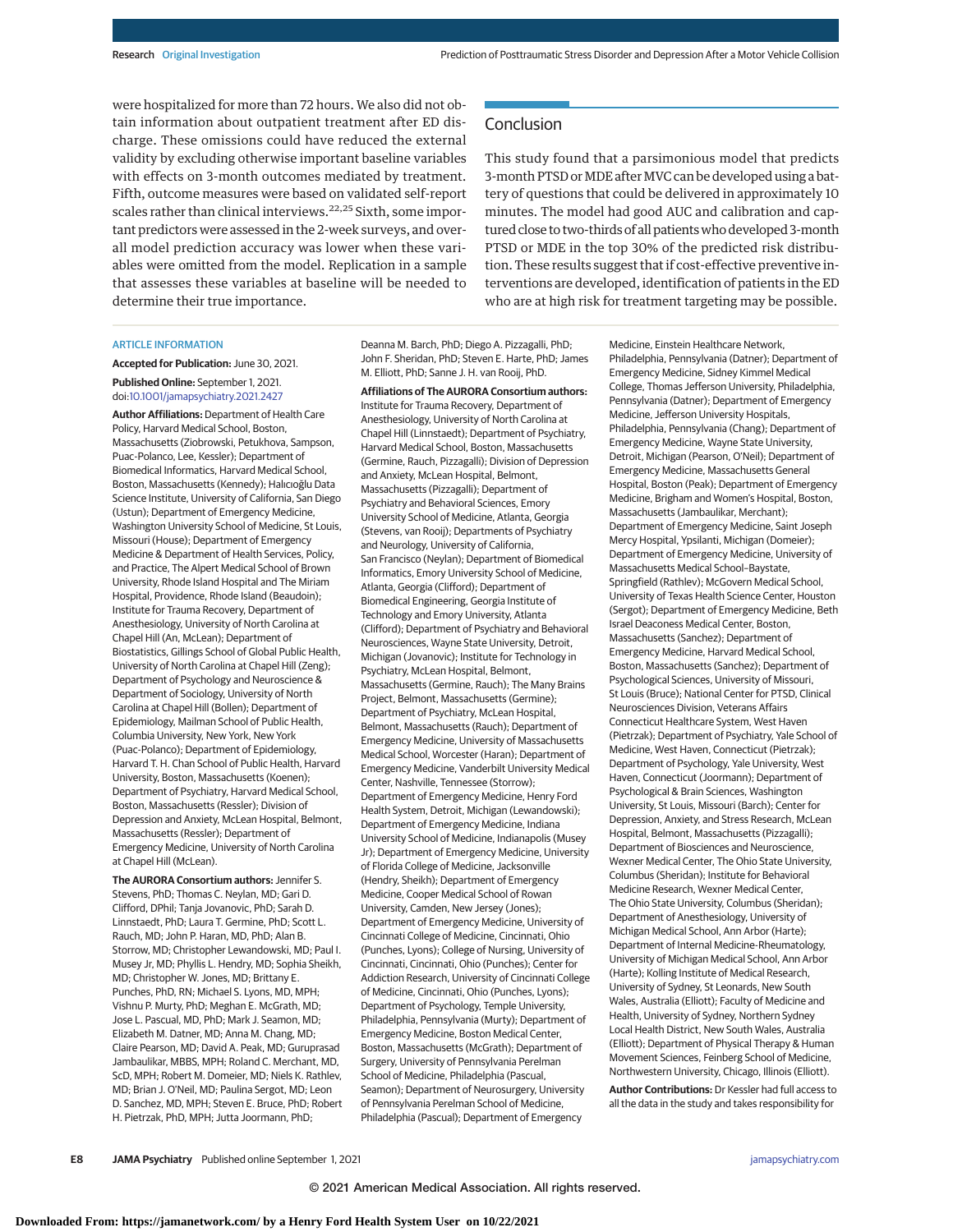the integrity of the data and the accuracy of the data analysis.

Concept and design: Ziobrowski, Bollen, Koenen, Ressler, McLean, Kessler, Stevens, Neylan, Clifford, Jovanovic, Germine, Rauch, Murty, McGrath, Peak, Rathlev, Joormann, Barch, Pizzagalli, Sheridan, Harte, Elliott, van Rooij.

Acquisition, analysis, or interpretation of data: Ziobrowski, Kennedy, Ustun, House, Beaudoin, An, Zeng, Petukhova, Sampson, Puac-Polanco, Lee, Koenen, McLean, Kessler, Neylan, Clifford, Jovanovic, Linnstaedt, Rauch, Haran, Storrow, Lewandowski, Musey Jr, Hendry, Sheikh, Jones, Punches, Lyons, McGrath, Pascual, Seamon, Datner, Chang, Pearson, Peak, Jambaulikar, Merchant, Domeier, O'Neil, Sergot, Sanchez, Bruce, Pietrzak, Joormann, Barch, Harte.

Drafting of the manuscript: Ziobrowski, McLean, Kessler, Haran, Rathlev, Joormann, Elliott. Critical revision of the manuscript for important intellectual content: Ziobrowski, Kennedy, Ustun, House, Beaudoin, An, Zeng, Bollen, Petukhova, Sampson, Puac-Polanco, Lee, Koenen, Ressler, McLean, Kessler, Stevens, Neylan, Clifford, Jovanovic, Linnstaedt, Germine, Rauch, Storrow, Lewandowski, Musey Jr, Hendry, Sheikh, Jones, Punches, Lyons, Murty, McGrath, Pascual, Seamon, Datner, Chang, Pearson, Peak, Jambaulikar, Merchant, Domeier, Rathlev, O'Neil, Sergot, Sanchez, Bruce, Pietrzak, Joormann, Barch, Pizzagalli, Sheridan, Harte, Elliott, van Rooij. Statistical analysis: Ziobrowski, Kennedy, Ustun, An, Petukhova, Sampson, Lee.

Obtained funding: Bollen, Koenen, Ressler, McLean, Kessler, Neylan, Germine.

Administrative, technical, or material support: Ziobrowski, Beaudoin, Puac-Polanco, Ressler, McLean, Stevens, Neylan, Clifford, Linnstaedt, Germine, Storrow, Lewandowski, Hendry, Sheikh, Punches, Murty, Datner, Chang, Peak, Jambaulikar, Rathlev, O'Neil, Sergot, Sanchez, Bruce, Pietrzak, Barch, Pizzagalli, Harte, van Rooij. Supervision: Sampson, Ressler, McLean, Kessler, Jovanovic, Haran, Storrow, Lewandowski, Seamon, Chang, Jambaulikar, Bruce, Harte.

**Conflict of Interest Disclosures:** Dr Ziobrowski reported receiving grants from National Institute of Mental Health (NIMH) during the conduct of the study. Dr An reported receiving grants from the NIMH, US Army Medical Research and Material Command, The One Mind Foundation, and The Mayday Fund and nonfinancial technical support in collecting and processing smartphone and smartwatch data from Verily Life Science and Mindstrong Health during the conduct of the study. Dr Sampson reported receiving grants from the NIMH during the conduct of the study. Dr Lee reported receiving grants from the NIMH during the conduct of the study. Dr Ressler reported receiving grants from Takeda and Brainsway and personal fees from Janssen, Verily, Alto Neuroscience, and Bioxcel outside the submitted work. Dr McLean reported receiving grants from the NIMH, Mindstrong Health, and Verily Life Sciences during the conduct of the study. Dr Kessler reported receiving grants from the NIMH, receiving consulting fees from DataStat Inc and Sage Pharmaceuticals, and owning stock in Mirah, PYM, and Roga Sciences during the conduct of the study. Dr Clifford reported receiving grants from University of North Carolina as a subcontract on the parent AURORA grant funding during the conduct of the study and in the past 3 years has received

research funding from the National Science Foundation, National Institutes of Health (NIH), and LifeBell AI and unrestricted donations from AliveCor, Amazon Research, Center for Discovery, the Gordon and Betty Moore Foundation, MathWorks, Microsoft Research, Gates Foundation, Google, One Mind Foundation, and Samsung Research. Dr Clifford also has financial interest in AliveCor and receives unrestricted funding from the company and is the chief technical officer of MindChild Medical and the chief security officer of LifeBell AI and has ownership in both companies. Dr Jovanovic reported receiving grants from NIH during the conduct of the study and outside the submitted work. Dr Germine reported serving on the Scientific Advisory Board for Sage Bionetworks for which she receives a small honorarium. Dr Rauch reported receiving grants from NIH during the conduct of the study and grants from NIH, personal fees from Society of Biological Psychiatry, royalties from Oxford University Press and APP, a per diem for serving on the oversight committee of the Veterans Affairs, funds for board service from Community Psychiatry, including equity outside the submitted work, and having leadership roles on boards or councils for Society of Biological Psychiatry, Anxiety and Depression Association of America, and National Network of Depression Centers outside the submitted work. Dr Storrow reported receiving grants from NIH during the conduct of the study. Dr Sheikh reported receiving grants from Florida Medical Malpractice Joint Underwriter's Association, Substance Abuse and Mental Health Services Administration, Florida Blue Foundation, and NIH/National Institute on Aging– funded Jacksonville Aging Studies Center outside the submitted work. Dr Jones reported receiving grants from NIMH during the conduct of the study and grants from Vapotherm Inc, Janssen, AstraZeneca, and Hologic Inc outside the submitted work. Dr Lyons reported receiving grants from NIH during the conduct of the study. Dr Pascual reported receiving grants from Grifols SA and personal fees for expert testimony outside the submitted work. Dr Chang reported receiving grants from NIH during the conduct of the study and personal fees from Roche and grants from Abbott, Ortho Clinical Diagnostics, and Siemens outside the submitted work. Dr Pearson reported receiving grants from the National Institute of Arthritis and Musculoskeletal and Skin Diseases during the conduct of the study. Dr Bruce reported receiving grants from NIMH during the conduct of the study. Dr Joormann reported receiving personal fees from Janssen Pharmaceuticals outside the submitted work. Dr Barch reported receiving grants from National Institute of Drug Abuse and NIMH during the conduct of the study. Dr Pizzagalli reported receiving personal fees from BlackThorn Therapeutics, Boehringer Ingelheim, Compass Pathways, Concert Pharmaceuticals, Engrail Therapeutics, Neurocrine Biosciences, Otsuka Pharmaceuticals, Takeda Pharmaceuticals, and Alkermes, receiving grants from Millennium Pharmaceuticals, NIMH, Brain and Behavior Research Foundation, and Dana Foundation, and having stock options in BlackThorn Therapeutics outside the submitted work. Dr Harte reported receiving grants from Aptinyx, Arbor Medical Innovations, and NIH and personal fees from Eli Lilly outside the submitted work. Dr Elliott reported receiving personal fees from Orofacial

Therapeutics Honorarium outside the submitted work. No other disclosures were reported.

**Funding/Support:** Advancing Understanding of Recovery After Trauma (AURORA) is supported by grant U01MH110925 from the NIMH, the US Army Medical Research and Material Command, the One Mind Foundation, and The Mayday Fund. Verily Life Sciences and Mindstrong Health provided some of the hardware and software used to perform study assessments. Support for title page creation and format was provided by AuthorArranger, a tool developed at the National Cancer Institute.

**Role of the Funder/Sponsor:** The funding sources had no role in the design and conduct of the study; collection, management, analysis, and interpretation of the data; preparation, review, or approval of the manuscript; and decision to submit the manuscript for publication.

#### **REFERENCES**

**1**. Atwoli L, Stein DJ, Koenen KC, McLaughlin KA. Epidemiology of posttraumatic stress disorder: prevalence, correlates and consequences. Curr Opin Psychiatry. 2015;28(4):307-311. doi[:10.1097/YCO.](https://dx.doi.org/10.1097/YCO.0000000000000167) [0000000000000167](https://dx.doi.org/10.1097/YCO.0000000000000167)

**2**. Koenen KC, Ratanatharathorn A, Ng L, et al. Posttraumatic stress disorder in the World Mental Health surveys. Psychol Med. 2017;47(13):2260-2274. doi[:10.1017/S0033291717000708](https://dx.doi.org/10.1017/S0033291717000708)

**3**. Au TM, Dickstein BD, Comer JS, Salters-Pedneault K, Litz BT. Co-occurring posttraumatic stress and depression symptoms after sexual assault: a latent profile analysis. J Affect Disord. 2013;149(1-3):209-216. doi[:10.1016/j.jad.](https://dx.doi.org/10.1016/j.jad.2013.01.026) [2013.01.026](https://dx.doi.org/10.1016/j.jad.2013.01.026)

**4**. Norman SB, Trim RS, Goldsmith AA, et al. Role of risk factors proximate to time of trauma in the course of PTSD and MDD symptoms following traumatic injury. J Trauma Stress. 2011;24(4): 390-398. doi[:10.1002/jts.20669](https://dx.doi.org/10.1002/jts.20669)

**5**. Birur B, Moore NC, Davis LL. An evidence-based review of early intervention and prevention of posttraumatic stress disorder. Community Ment Health J. 2017;53(2):183-201. doi[:10.1007/s10597-](https://dx.doi.org/10.1007/s10597-016-0047-x) [016-0047-x](https://dx.doi.org/10.1007/s10597-016-0047-x)

**6**. Qi W, Gevonden M, Shalev A. Prevention of post-traumatic stress disorder after trauma: current evidence and future directions. Curr Psychiatry Rep. 2016;18(2):20. doi[:10.1007/s11920-015-0655-0](https://dx.doi.org/10.1007/s11920-015-0655-0)

**7**. Shalev AY, Ankri Y, Israeli-Shalev Y, Peleg T, Adessky R, Freedman S. Prevention of posttraumatic stress disorder by early treatment: results from the Jerusalem Trauma Outreach and Prevention Study. Arch Gen Psychiatry. 2012;69(2): 166-176. doi[:10.1001/archgenpsychiatry.2011.127](https://jamanetwork.com/journals/jama/fullarticle/10.1001/archgenpsychiatry.2011.127?utm_campaign=articlePDF%26utm_medium=articlePDFlink%26utm_source=articlePDF%26utm_content=jamapsychiatry.2021.2427)

**8**. Linares IM, Corchs FDAF, Chagas MHN, Zuardi AW, Martin-Santos R, Crippa JAS. Early interventions for the prevention of PTSD in adults: a systematic literature review. Arch Clin Psychiatry. 2017;44(1):23-29. doi[:10.1590/0101-](https://dx.doi.org/10.1590/0101-60830000000109) [60830000000109](https://dx.doi.org/10.1590/0101-60830000000109)

**9**. Centers for Disease Control and Prevention. Emergency department visits. 2021. Accessed February 9, 2021. [https://www.cdc.gov/nchs/](https://www.cdc.gov/nchs/fastats/emergency-department.htm) [fastats/emergency-department.htm](https://www.cdc.gov/nchs/fastats/emergency-department.htm)

**10**. Galatzer-Levy IR, Karstoft KI, Statnikov A, Shalev AY. Quantitative forecasting of PTSD from early trauma responses: a machine learning